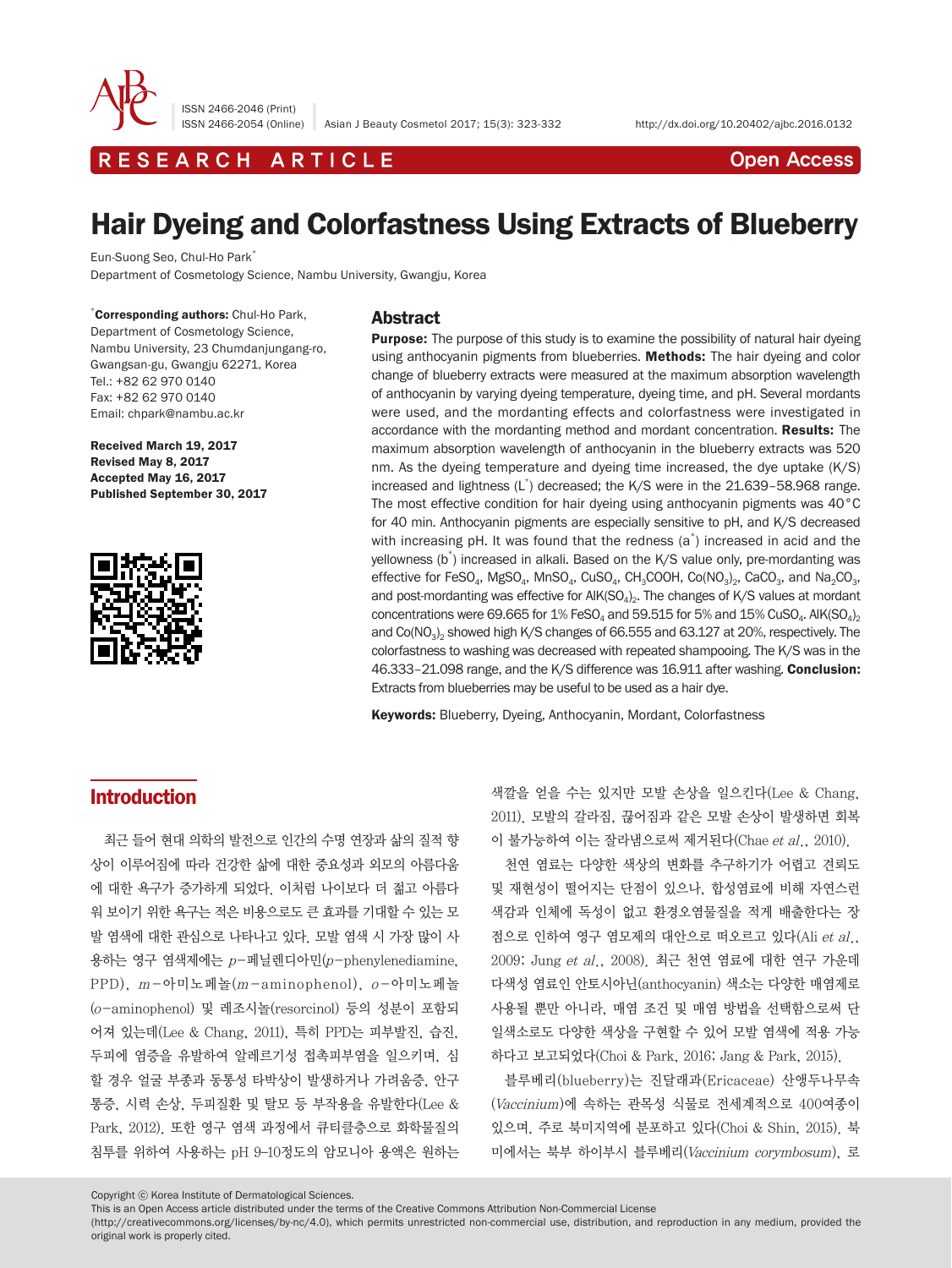우부시 블루베리(Vaccinium angustifolium) 및 래빗아이 블루베 리(Vaccinium ashei) 등 세 종류가 상업적으로 재배되고 있으며 (Westwood, 1993), 우리나라에서는 과실의 품질이 뛰어난 북부 하 이부시 블루베리가 주로 재배되고 있다. 블루베리가 함유하고 있 는 안토시아닌, 플라보노이드(flavonoid), 라이코펜(lycopene)은 항 산화(Choi & Shin, 2015; Jeong et al., 2008; Lim et al., 2015; Song et al., 2014; Su & Chien, 2007), 항당뇨(Martineau et al., 2006), 항암(Jang et al., 1997; Lee & Kang, 2008) 및 시력강화 (Seo & Ryu, 2012) 효과가 있다고 보고되었다.

블루베리를 이용한 모발 염색 및 매염 효과에 대한 연구는 미흡 한 실정이나, 견직물의 자초 염색 시 합성 타닌(tannin)을 매염제 로 사용한 결과 염색 효과와 견뢰도가 향상된다고 보고되었다(Park et al., 2008). 따라서 본 연구에서는 인체에 유용한 블루베리의 안 토시아닌 색소를 염색 온도, 염색 시간, pH, 매염제 종류, 매염 방 법(선매염, 동시매염, 후매염), 매염제 농도에 따른 모발 염색성 및 견뢰도를 조사하여 모발에 다양한 색상을 구현할 수 있는 염제로서 의 가능성을 알아보고자 하였다.

# Methods

#### 1. 연구 재료

본 실험에 사용된 블루베리는 냉동제품(Blueberries; Tesco, Chile)으로 구입하였으며, 저온압착방식의 착즙기(HE-DBF04; Hurom, Korea)를 이용하여 추출한 후 염제로 사용하였다. 모발시 료는 18세 버진헤어(virgin hair) 전체 모발 길이 18 cm에서 모근쪽 에서 10–15 cm를 채취하여 실험에 사용하였다. 모발시료의 탈색은 파우더 타입의 1제(Promaster Powder Bleach; Hoyu, Japan)와 6% 과산화수소(Pro-oxide; Hoyu)를 2제로 사용하여 1제와 2제를 1:1 비율로 혼합하여 사용하였다. 실온 25℃에서 자연 방치 후 30 min 간격으로 3회에 걸쳐 명도 10레벨로 탈색시킨 다음, 탈색이 끝 난 시료는 증류수를 흘려서 수세하고 자연 건조하였다. 탈색된 모 발은 진공 팩에 넣어 보관 후 시험에 사용하였다.

탈색된 모발시료의 상단 부분을 스와치(swatch)로 글루건(glue gun)을 사용하여 한 시료 폭당 1 cm 길이로 만들어 염색 온도별 염 색 시간과의 염색성에 15개, pH에 따른 염색성에 8개, 매염제별 매 염 방법에 따른 매염 효과에 27개, 매염제 농도에 따른 매염 효과에 20개, 세정 견뢰도에 3개를 제작한 후 진공팩에 넣어 암실에 보관 후 사용하였다.

# 2. 연구 방법

#### 1) 안토시아닌의 최대흡수파장

블루베리 염액으로 염색된 모발시료를 분광측색계(JS-555; Color Techno System, Japan)로 400–700 nm 사이에서 10 nm 간격으로 측정하여 안토시아닌 색소의 최대흡수파장을 결정하였다.

#### 2) 염색 온도 및 염색 시간에 따른 모발 염색 효과

블루베리 추출액 15 mL에 모발시료를 담가 항온수조에서 온 도를 25, 40, 60℃로 하고 각각 10, 20, 40, 60, 80 min동안 염 색하였다. 염색된 모발은 흐르는 증류수에 수세하여 자연 건조하 였고, 염색 전, 후 모발시료의 색 변화량을 관찰하기 위하여 분 광측색계와 분광측색계 Reader (ver 1.01; Daego, Korea)를 사 용하여 측정하였다. 분광측색계로 안토시아닌의 최대흡수파장에 서 시료의 X, Y, Z 값을 측정하고 CIE Lab 색차식을 이용하여 L-value (lightness; 명도), a-value (redness; 적색도), b-value (yellowness; 황색도) 값을 3회 반복 측정하여 평균 값으로 나타내 었다(Shin & Park, 2014).



K/S (dye uptake: 표면염착농도)는 안토시아닌의 최대흡수파장 에서 R (분광반사율) 값을 평균으로 산출하여 Kubelka-Munk식에 의하여 값을 구하였다(Shin & Park, 2014).

$$
K/S = \frac{(1-R)^2}{2R}
$$

K, 염색물의 흡수계수; S, 염색물의 산란계수; R, 분광반사율

### 3) pH 변화에 따른 모발 염색 효과

블루베리 추출액 15 mL에 pH Meters (Thermo Fisher Scientific, USA)와 pH 조정제로 NaOH (Duksan, Korea),  $\mathrm{H}_2\mathrm{SO}_4$ (Duksan)를 사용하여 pH 3–10 범위로 pH를 조정하였다. 각각의 pH에서 블루베리 추출액의 최적 염색 조건인 염색 온도 40℃, 염 색 시간 40 min으로 염색한 후, 분광측색계로 안토시아닌의 최대 흡수파장에서 pH 변화에 따른 모발 염색 효과를 측정하였다.

#### 4) 매염 방법에 따른 모발 염색 효과

 $0.1$  M 농도의 매염제 FeSO<sub>4</sub>, MgSO<sub>4</sub>, MnSO<sub>4</sub>, CuSO<sub>4</sub>,  $\text{AIK(SO}_4)_2$ , CH<sub>3</sub>COOH, Co(NO<sub>3</sub>)<sub>2</sub>, CaCO<sub>3</sub>, Na<sub>2</sub>CO<sub>3</sub> (Duksan)을 사용하여 선매염, 동시매염, 후매염을 실시한 후, 블루베리 추출액 의 최적 염색 조건인 염색 온도 40℃, 염색 시간 40 min에서 염색 하고 분광측색계로 안토시아닌의 최대흡수파장에서 매염 방법에 따른 모발 염색 효과를 측정하였다.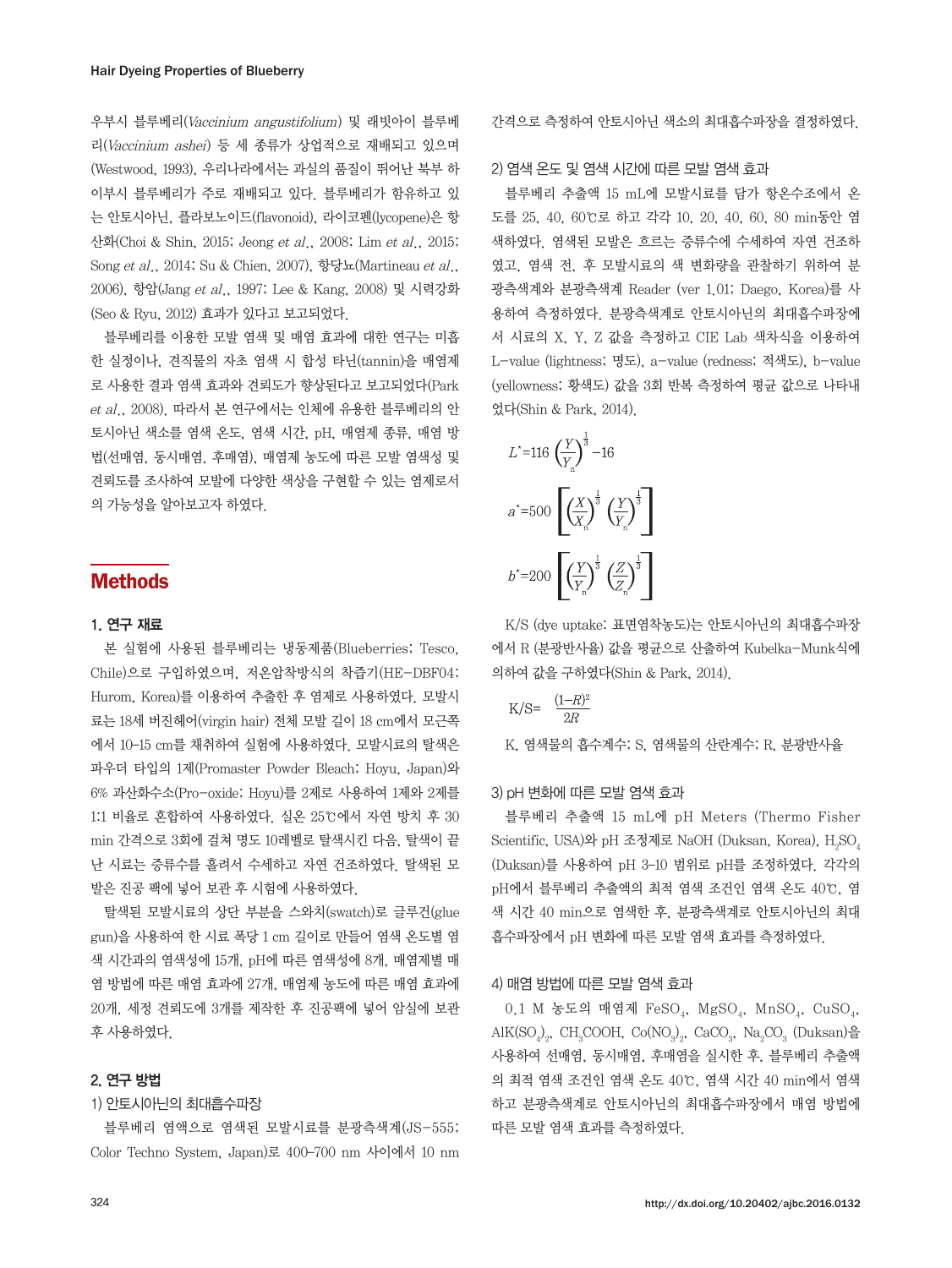#### (1) 선매염

각각의 매염제 15 mL에 모발시료를 담근 후 상온에서 30 min간 매염 처리한 후 흐르는 물에 수세하고, 자연 건조한 후 염액 15 mL 에 모발을 담그고 40℃, 40 min간 염색한 후 흐르는 물에 수세하 여 자연 건조하였다.

# (2) 동시매염

염액 15 mL와 각각의 매염제 15 mL를 혼합한 다음 모발시료를 담근 후, 40℃, 40 min간 염색한 후 흐르는 물에 수세하고 자연 건 조하였다.

#### (3) 후매염

염액 15 mL에 모발시료를 담근 후 40℃에서 40 min간 염색하고 흐르는 물에 수세하여, 자연 건조한 후 각각의 매염제 15 mL에 모 발을 담근 후 상온에서 30 min간 자연 방치한 후 흐르는 물에 수세 하여 자연 건조하였다.

#### 5) 매염제 농도에 따른 모발 염색 효과

1 M 농도의 매염제  $\text{FeSO}_4$ ,  $\text{CuSO}_4$ ,  $\text{AlK(SO}_4)_2$ ,  $\text{Co}(\text{NO}_3)_2$ 를 1, 5, 10, 15, 20%로 희석하여 선매염을 실시한 후, 블루베리 추출액 의 최적 염색 조건인 염색 온도 40℃, 염색 시간 40 min에서 염색 하여 분광측색계로 안토시아닌의 최대흡수파장에서 매염제 농도에 따른 모발 염색 효과를 측정하였다.

### 6) 세정 견뢰도

세정 견뢰도는 KS K ISO 105-C01의 세탁 견뢰도 시험 방법을 변형하여 측정하였다(Jeon et al., 2011). 시험 방법은 염색된 모발 시료를 A사 컬러전용 샴푸제를 사용하여 물 500 mL에 약 5 g을 희

석하여 3 min간 손으로 세척하고, 수돗물에 좌, 우로 20회씩 흔들 어 수세하는 방법으로 세정한 다음 자연 건조 후 각각의 모발시료 를 분광측색계로 측정하였다(Jeon et al., 2011).

# Results and Discussion

#### 1. 블루베리 추출액의 흡광도 측정

블루베리 염액을 희석하여 분광측색계로 400–700 nm 범위에 서 흡광도(absorbance)를 측정한 결과 블루베리 추출물의 안토시아 닌 색소의 최대흡수파장은 520 nm 였다. 이때 실험에 사용한 탈색 된 모발시료의 L<sup>\*</sup> 값은 17.955, a<sup>\*</sup> 값은 0.620, b<sup>\*</sup> 값은 4.893 그리고 K/S 값은 20.625이었다.

# 2. 염색 온도 및 염색 시간에 따른 모발 염색 효과

블루베리 염액의 염색 온도 및 염색 시간에 따른 모발 염색 효과는 Table 1과 같다. 블루베리 추출물의 안토시아닌 색소는 염색 온도와 염색 시간이 증가할수록 K/S 값은 증가하고, L\* 값은 감소하는 것으 로 나타났으며, K/S 값은 21.639–58.968로 나타났다. 이 결과는 동 일한 추출법을 사용한 아로니아의 K/S 값인 68.255–76.266 (Kim & Park, 2014), 블랙베리의 K/S 값인 39.848–61.369 (Shin & Park, 2014), 포도 껍질의 K/S 값인 25.557–55.726 (Seo & Park, 2015)보 다는 상대적으로 낮게 나타났으며, 머루의 K/S 값인 15.229–44.519 (Choi & Park, 2016), 오디의 K/S 값인 11.740–36.700 (Jang & Park, 2015) 보다는 높은 염착도를 나타냈다. 안토시아닌의 고유 한 색상을 반영하는 a\* 값은 염색 온도 40℃, 염색 시간 20 min에

#### Table 1. Colorimeter values of hair dyed with extracts of blueberry in diverse dyeing temperature and time

| Temperature $(^{\circ}C)$ | Time (min) | $\mathsf{L}^*$ | $a^*$ | $b^*$    | K/S    |
|---------------------------|------------|----------------|-------|----------|--------|
|                           | 10         | 17.126         | 1.956 | 1.080    | 21.639 |
|                           | 20         | 16.390         | 1.505 | 1.805    | 23.402 |
| 25                        | 40         | 12.675         | 1.241 | 0.257    | 34.165 |
|                           | 60         | 10.130         | 2.475 | $-0.438$ | 48.178 |
|                           | 80         | 9.811          | 2.016 | $-0.388$ | 49.560 |
|                           | 10         | 16.962         | 1.521 | 2.186    | 22.273 |
|                           | 20         | 14.789         | 5.779 | $-1.696$ | 29.672 |
| 40                        | 40         | 10.844         | 4.948 | $-0.460$ | 47.734 |
|                           | 60         | 9.650          | 2.842 | $-0.166$ | 52.570 |
|                           | 80         | 8.634          | 2.159 | $-0.314$ | 58.968 |
| 60                        | 10         | 14.810         | 4.871 | $-0.564$ | 29.158 |
|                           | 20         | 12.879         | 4.216 | $-1.993$ | 34.985 |
|                           | 40         | 9.555          | 3.181 | $-1.187$ | 52.438 |
|                           | 60         | 8.968          | 2.561 | $-0.412$ | 56.264 |
|                           | 80         | 8.472          | 1.696 | $-0.235$ | 58.802 |

L\*, lightness (0-100); a\*, CIE Lab-redness (±a); b\*, CIE Lab-yellowness (±b); K/S, dye uptake.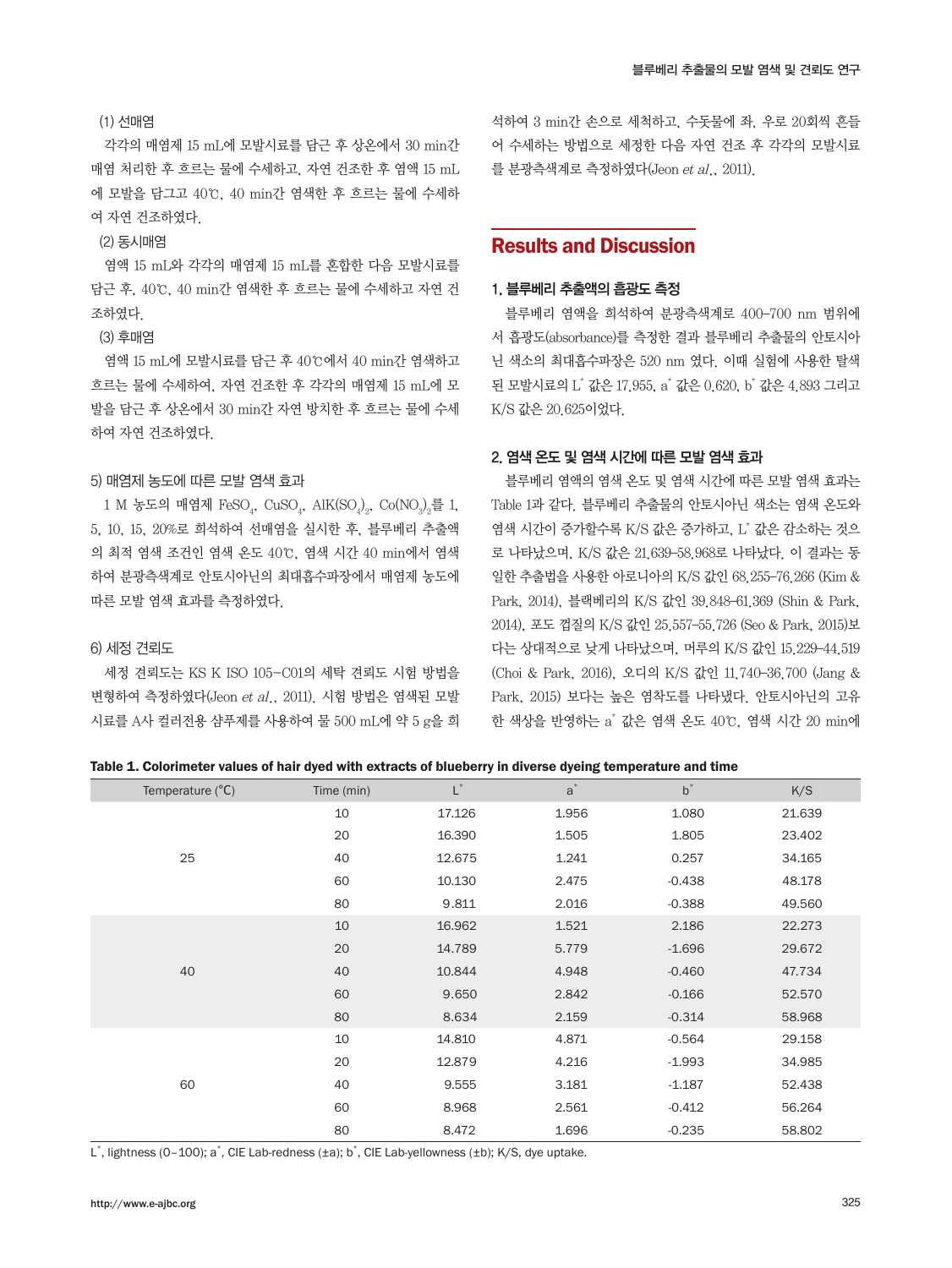

### Figure 1. Changes of K/S value of dyed hair with extracts from blueberry as washing shampoo.

To confirm the colorfastness of hair samples dyed with blueberry extracts, three samples were washed by shampooing at the indicated number. The absorbance was measured at 520 nm using a spectrophotometer. The colorfastness to washing was decreased with repeated shampooing. The K/S value was in the 46.333–21.098 range, and the K/S difference was 16.911 after washing. K/S, dye uptake.

서 5.779로 가장 높게 나타났으나, 염색 시간 10 min과 20 min 간 의 K/S 값 차이가 7.399로 낮게 나타났다. 그러나 염색 온도 40℃, 염색 시간 40 min에서는 염색 시간 20 min과 40 min 간의 K/S 값 차이가 18.062로 높게 나타나며, a\* 값이 4.948로 나타났다. 이 결 과를 바탕으로 염색 시간이 증가함에 따라 K/S 값의 증가 폭이 크면 서, 안토시아닌의 고유한 적색이 강한 염색 온도 40℃, 염색 시간 40 min을 표준 염색 조건으로 결정하고 실험을 진행하였다. 이 결과는 Shin & Park (2014)의 오디 연구와 일치하였다.

### 3. pH 변화에 따른 모발 염색 효과

블루베리 염액의 pH 변화에 따른 모발 염색 효과는 Table 2와 같다. 블루베리의 안토시아닌 색소의 pH 조성에 따른 색상 변화는 블루베리 원액의 pH와 유사한 pH 3에서 a゛값이 4.949로 가장 높 고, K/S 값이 56.156로 가장 염착도가 높아 밝고 진한 적자색을 나 타냈다. pH가 증가함에 따라 K/S 값은 낮아지고, 그 결과 L\* 값은 증가하였다. a\* 값이 감소하여 적색이 감소하였으며, pH 7–10에서 는 안토시아닌 색소의 본래의 색이 퇴색하며 b\* 값이 증가하여 황 색을 띄게 되었다. 이 결과는 Choi & Park (2016)의 안토시아닌 색소의 pH 변화에 따른 염색 효과에서의 결과와 일치한다. 이로서 안토시아닌 색소는 pH가 색소 안정성에 많은 영향을 미친다는 것을 알 수 있었다. Kim et al. (2008)은 안토시아닌의 색소 안정성 연구 에서 pH 4 이하의 산성에서는 안토시아닌의 색소 안정성이 유지되 나, pH 4 이상에서는 급격히 색소 안정성이 파괴된다고 하였다.

#### 4. 매염 방법에 따른 모발 염색 효과

블루베리 염액의 매염 방법에 따른 모발 염색 효과는 Table 3과 같다. 실험에 사용한 매염제 가운데 AIK(SO $_{\!\,2}^{\!0}$ 를 제외한 모든 매염 제에서 K/S 값은 선매염이 가장 높게 나타났다. 매염제 중 FeSO<sub>4</sub>, MgSO<sub>4</sub>, CuSO<sub>4</sub>, CaCO<sub>3</sub>, Na<sub>2</sub>CO<sub>3</sub>는 선매염〉동시매염〉후매염으로  $\rm K/S$  값이 나타났으며,  $\rm MnSO_4$ ,  $\rm CH_3COOH$ ,  $\rm Co(NO_3)_2$ 는 선매염 $\rangle$ 후 매염〉동시매염, AlK(SO $_{\varphi_2}$ 은 후매염〉선매염〉동시매염으로 K/S 값 이 나타났다.

 $\text{FeSO}_4$ 는 선매염시 진한 적갈색, 후매염시 엷은 적색을 띄는 진 한 갈색, 동시매염시 엷은 적색을 띄는 엷은 갈색을 나타내었다.  $\mathrm{MgSO}_4$ 과  $\mathrm{MnSO}_4$ 는 선매염에서 밝은 적자색을 나타내었고,  $\mathrm{CuSO}_4$ 는 선매염시 진한 적자색, 후매염시 엷은 보랏빛을 띄는 회색을 나 타내었다. AlK(SO $_{\!_{2}}$ 는 선매염시 밝은 진한 적색, 후매염에서는 엷 은 보라색을 나타내었다. CH<sub>3</sub>COOH는 모든 매염법에서 밝은 진한 적색이 나타났다.  $\mathrm{Co}(\mathrm{NO}_3)_2$ 는 선매염에서 엷은 적자색이 나타났으 며, 알칼리성 매염제인 CaCO $_{\scriptscriptstyle 3}$ , Na $_{\scriptscriptstyle 2}$ CO $_{\scriptscriptstyle 3}$ 는 선매염에서는 탁한 적색 이 나타났으나, 후매염시 알칼리성에 의한 안토시아닌 색소의 본래 의 색이 퇴색하여 염색 효과를 기대하기 힘들었다.

| pH                                 | ┖      | a        | $b^*$    | K/S    |
|------------------------------------|--------|----------|----------|--------|
| Not pH control dyeing fluid (3.23) | 10.844 | 4.948    | $-0.460$ | 47.734 |
| pH <sub>3</sub>                    | 9.574  | 4.949    | $-0.626$ | 56.156 |
| pH <sub>4</sub>                    | 9.942  | 2.471    | $-0.450$ | 49.213 |
| pH <sub>5</sub>                    | 10.031 | 1.315    | 0.366    | 47.079 |
| pH <sub>6</sub>                    | 16.681 | 1.134    | 2.047    | 22.394 |
| pH 7                               | 16.572 | 0.510    | 2.987    | 22.834 |
| pH <sub>8</sub>                    | 16.842 | 0.449    | 3.624    | 22.703 |
| pH9                                | 18.539 | $-0.134$ | 4.863    | 19.694 |
| pH 10                              | 24.548 | 0.677    | 7.273    | 11.988 |

L\*, lightness (0-100); a\*, CIE Lab-redness (±a); b\*, CIE Lab-yellowness (±b); K/S, dye uptake.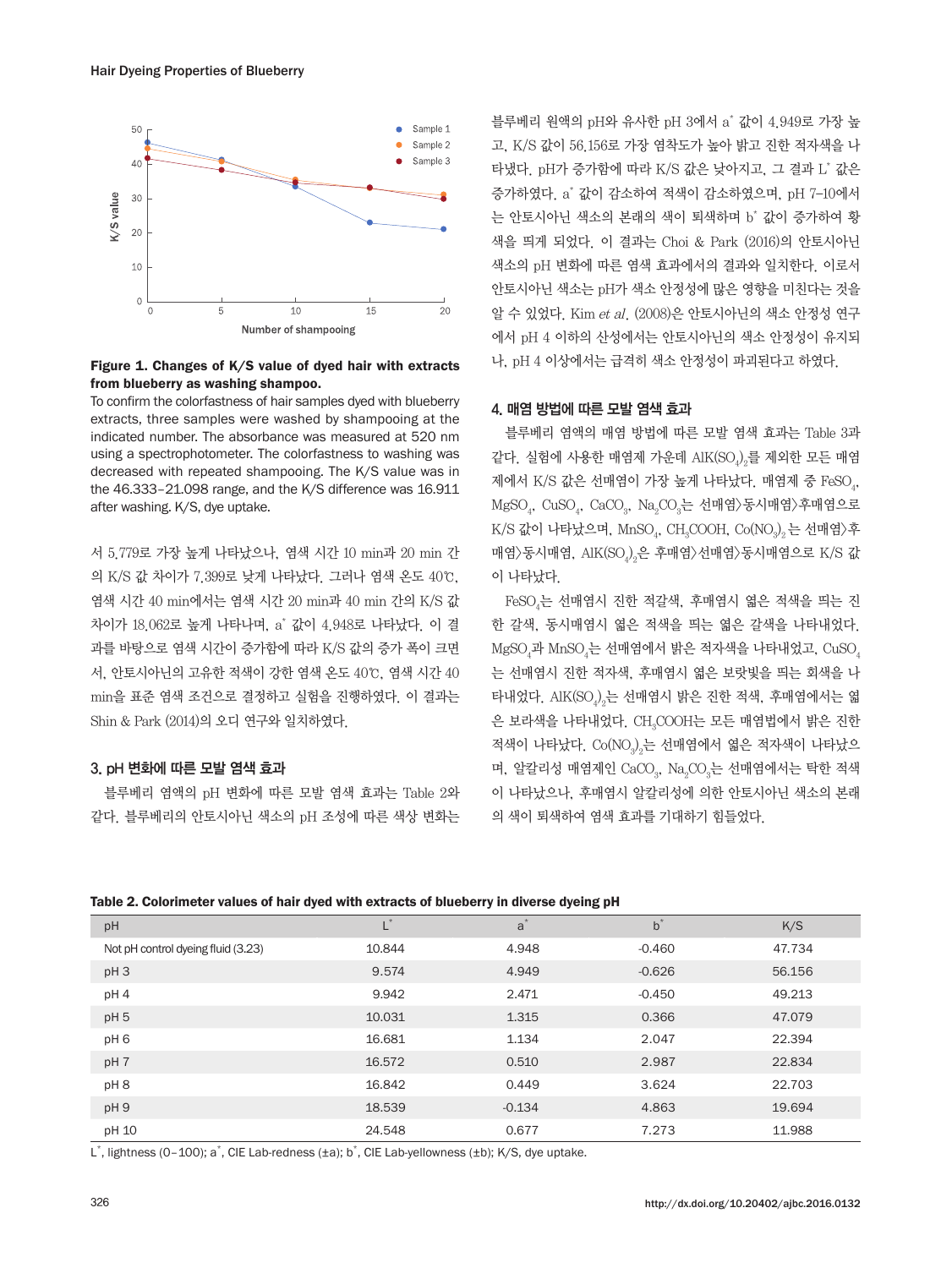#### 5. 매염제 농도에 따른 모발 염색 효과

모발 염색시 다양한 색상을 구현하거나 색소 안정성을 높이기 위해 사용하는 매염제는 중금속을 함유하고 있는 경우가 많다. 이 러한 중금속은 두피를 통하여 흡수되어 머리카락과 손톱 등에 축적 되어(Song, 1979), 문제성 두피 및 확산성 탈모증의 원인이 된다고 보고되었다(Lee et al., 2008). 그러므로 매염제 사용시 최소한의 사용이 필요하다. Song et al. (1999)은 황산구리, 황산제일철, 황 산알루미늄, 주석을 매염제로 사용한 결과 매염 효과가 있다고 보 고하였다.

블루베리 염액의 매염제 농도에 따른 모발 염색 효과는 Table 4 와 같다. 이때 사용한 매염 방법은 Table 3의 결과에 따라, 대부분 의 매염제에서 K/S 값이 가장 높게 나타난 선매염법을 사용하였 다. FeSO<sub>4</sub>는 1%에서 K/S 값이 69.665로 가장 높게 나타났으며 농 도가 증가하여도 K/S 값의 차이는 크지 않아, 진한 적갈색을 나타 내는데 매염제는 1% 정도의 적은 양으로도 매염 효과가 나타났다. CuSO4 는 5, 15%에서 K/S 값이 59.515로 가장 높게 나타났으며, 5% 이후 K/S 값은 차이가 크지 않아 적자색을 나타내는데 매염제 는 5%면 충분하나, 15%에서 a\* 값이 4.239로 상대적으로 높게 나 타나 진한 적자색을 나타내고자 한다면 매염제 15%가 효과적이었 다. AlK(SO<sub>4</sub>)<sub>2</sub>와 Co(NO<sub>3</sub>)<sub>2</sub>는 20%에서 K/S 값이 각각 66.555와 63.127로 가장 높게 나타나 진한 적색과 적갈색을 나타내었다.

### 6. 세정 견뢰도

블루베리 추출물을 이용하여 염색 온도 40℃, 염색 시간 40 min 에서 염색한 모발시료 3개를 A사 컬러전용 샴푸제를 사용하여 물 500 mL에 약 5 g을 희석하여 3 min간 손으로 세척하고, 수돗물에 좌, 우로 20회씩 흔들어 수세하는 방법으로 5, 10, 15, 20회 샴푸한 결과를 Figure 1에 나타내었다. 이때 K/S 값은 46.333–21.098 범위

| ravic of outninger values of half uyeu with extracts of blueberry in uncles morualiting inclinu |                         |        |          |          |        |  |  |
|-------------------------------------------------------------------------------------------------|-------------------------|--------|----------|----------|--------|--|--|
| Mordant (0.1 M)                                                                                 | Mordanting method       | $L^*$  | $a^*$    | $b^*$    | K/S    |  |  |
| FeSO <sub>4</sub>                                                                               | Pre-mordanting          | 7.539  | 1.220    | $-0.458$ | 66.133 |  |  |
|                                                                                                 | Simultaneous mordanting | 9.877  | 0.888    | 0.306    | 48.060 |  |  |
|                                                                                                 | Post-mordanting         | 9.964  | 0.916    | 0.057    | 46.752 |  |  |
|                                                                                                 | Pre-mordanting          | 10.306 | 2.948    | $-0.052$ | 48.626 |  |  |
| MgSO <sub>4</sub>                                                                               | Simultaneous mordanting | 10.497 | 2.126    | 0.150    | 45.613 |  |  |
|                                                                                                 | Post-mordanting         | 10.870 | 2.439    | 0.190    | 43.955 |  |  |
|                                                                                                 | Pre-mordanting          | 9.937  | 3.993    | $-1.019$ | 51.282 |  |  |
| MnSO <sub>4</sub>                                                                               | Simultaneous mordanting | 12.621 | 1.497    | 1.073    | 34.997 |  |  |
|                                                                                                 | Post-mordanting         | 12.063 | 2.439    | 0.740    | 38.214 |  |  |
|                                                                                                 | Pre-mordanting          | 8.782  | 3.018    | $-0.971$ | 58.674 |  |  |
| CuSO <sub>4</sub>                                                                               | Simultaneous mordanting | 9.451  | 1.887    | $-0.282$ | 51.926 |  |  |
|                                                                                                 | Post-mordanting         | 10.634 | 0.823    | $-0.807$ | 42.499 |  |  |
|                                                                                                 | Pre-mordanting          | 11.458 | 8.786    | $-1.254$ | 49.195 |  |  |
| AIK $(SO4)2$                                                                                    | Simultaneous mordanting | 9.920  | 1.922    | 0.092    | 48.626 |  |  |
|                                                                                                 | Post-mordanting         | 9.640  | 2.997    | $-1.764$ | 50.654 |  |  |
|                                                                                                 | Pre-mordanting          | 7.723  | 3.434    | $-0.412$ | 68.298 |  |  |
| CH <sub>3</sub> COOH                                                                            | Simultaneous mordanting | 11.841 | 6.412    | 0.073    | 44.915 |  |  |
|                                                                                                 | Post-mordanting         | 11.424 | 6.697    | $-0.291$ | 47.397 |  |  |
|                                                                                                 | Pre-mordanting          | 8.660  | 3.336    | $-0.283$ | 60.030 |  |  |
| $Co(NO_3)$                                                                                      | Simultaneous mordanting | 13.080 | 2.344    | 0.070    | 33.774 |  |  |
|                                                                                                 | Post-mordanting         | 11.641 | 3.202    | 0.132    | 41.053 |  |  |
|                                                                                                 | Pre-mordanting          | 9.308  | 3.296    | $-0.561$ | 55.398 |  |  |
| CaCO <sub>3</sub>                                                                               | Simultaneous mordanting | 13.884 | 0.010    | 1.299    | 28.933 |  |  |
|                                                                                                 | Post-mordanting         | 14.045 | 0.977    | 0.624    | 28.726 |  |  |
|                                                                                                 | Pre-mordanting          | 10.143 | 3.356    | $-0.440$ | 49.679 |  |  |
| Na <sub>2</sub> CO <sub>3</sub>                                                                 | Simultaneous mordanting | 13.015 | 0.571    | 3.287    | 34.757 |  |  |
|                                                                                                 | Post-mordanting         | 13.528 | $-0.178$ | 2.657    | 31.076 |  |  |

#### Table 3. Colorimeter values of hair dyed with extracts of blueberry in diverse mordanting method

L<sup>\*</sup>, lightness (0–100); a<sup>\*</sup>, CIE Lab-redness (±a); b<sup>\*</sup>, CIE Lab-yellowness (±b); K/S, dye uptake.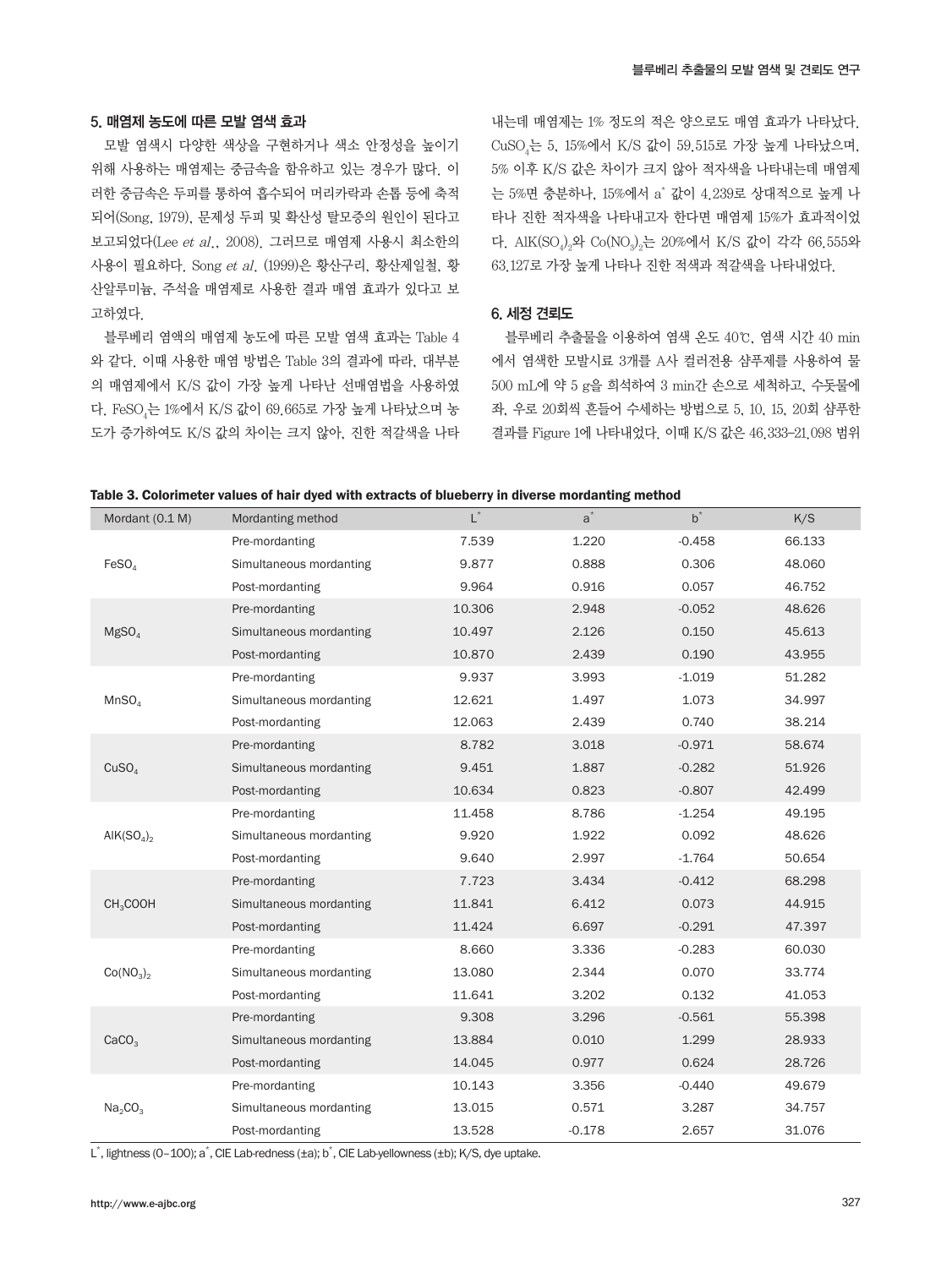에서 나타났으며, 세정 횟수가 증가함에 따라 K/S 값은 평균 16.911 감소하였다. 이 결과는 오디 추출물의 8.342 보다는 크게 나타났으 며, 아로니아 추출물의 17.210, 머루 추출물의 22.272, 포도껍질 추 출물의 31.917, 블랙베리 추출물에서 47.406 보다는 낮게 나타났다 (Choi & Park, 2016; Seo & Park, 2015). 이 결과를 통해 블루베리 추출물을 모발 염료로 사용하려면 매염제의 사용이 필요하다고 판단 되었다.

# **Conclusion**

블루베리 추출물의 안토시아닌 최대흡수파장은 520 nm로 나타 났다. 모발 염색시 염색 온도와 염색 시간이 증가할수록 K/S 값이 증가하고, L\* 값이 감소하였다. 이때 K/S 값은 21.639–58.968이었 다. K/S 값의 차가 크면서, 안토시아닌의 고유한 색상을 반영하는 a\* 값이 높은 염색 온도 40℃, 염색 시간 40 min을 블루베리 추출 물의 표준 염색 조건으로 설정하였다. 안토시아닌 염제는 pH에 민 감하게 반응하고 pH가 증가함에 따라 염착성은 급격히 감소하였다. 산성에서는 a\* 값이 증가하고, 알칼리에서는 b\* 값이 증가하는 것

으로 나타났다. 블루베리 염액의 매염 방법에 따른 K/S 값 변화는 선매염이 가장 높게 나타났다. 매염제 중 FeSO $_{\textrm{\tiny{4}}}$ , MgSO $_{\textrm{\tiny{4}}}$ , CuSO $_{\textrm{\tiny{4}}}$ , CaCO $_{3}$ , Na $_{2}$ CO $_{3}$ 는 선매염 $\rangle$ 동시매염 $\rangle$ 후매염으로 K/S 값이 나타났 으며, MnSO $_{4}$ , CH $_{3}$ COOH, Co(NO $_{3})_{2}$  는 선매염 $\rangle$ 후매염 $\rangle$ 동시매염, AlK(SO $_{4}$ ) $_{2}$ 은 후매염 $\rangle$ 선매염 $\rangle$ 동시매염으로 K/S 값이 나타났다. 매 염제 농도에 따른 따른 K/S 값 변화는 FeSO<sub>4</sub>는 1%에서 69.665,  $\text{CuSO}_4$ 는 5, 15%에서 59.515, AlK(SO $_4\rangle_2$ 와 Co(NO $_3\rangle_2$ 는 20%에서 각 각 66.555와 63.127로 가장 높게 나타났다. 컬러 전용 샴푸제를 사용 하여 세정방법으로 0–20회 반복 세정시 염착량은 46.333–21.098로 세정 후 K/S 값 차는 평균 16.911로 나타났다. 이상의 연구 결과는 블 루베리 추출물의 안토시아닌 색소는 인간의 모발에 적용 가능한 천연 염모제로서의 가능성을 가지고 있으며, 매염제 사용시 다양한 색상 구현 및 염착도를 향상시킬 수 있어 천연 다색성 염료로 사용이 가능 하리라 사료된다. 그러나 향후 안토시아닌 색소의 염색 재현성과 안 정성을 확보하기 위한 연구가 체계적으로 진행되어야 할 것이다.

#### Acknowledgements

이 논문은 2016년도 남부대학교 학술연구비의 지원을 받아 연 구되었음.

| Table 4. Colorimeter values of hair dyed with extracts of blueberry in diverse mordanting concentration |  |  |
|---------------------------------------------------------------------------------------------------------|--|--|
|---------------------------------------------------------------------------------------------------------|--|--|

| Mordant (1 M)                     | Mordant concentration | $\mathsf{L}^*$ | $a^*$ | $b^*$    | K/S    |
|-----------------------------------|-----------------------|----------------|-------|----------|--------|
| FeSO <sub>4</sub>                 | 1%                    | 7.154          | 1.245 | $-0.450$ | 69.665 |
|                                   | 5%                    | 7.278          | 1.150 | $-0.486$ | 67.634 |
|                                   | 10%                   | 7.539          | 1.220 | $-0.458$ | 66.133 |
|                                   | 15%                   | 7.827          | 1.265 | $-0.385$ | 63.319 |
|                                   | 20%                   | 7.279          | 1.061 | $-0.653$ | 68.075 |
|                                   | $1\%$                 | 9.602          | 3.731 | $-1.054$ | 53.114 |
|                                   | 5%                    | 8.752          | 3.701 | $-1.150$ | 59.515 |
| CuSO <sub>4</sub>                 | 10%                   | 8.782          | 3.018 | $-0.971$ | 58.674 |
|                                   | 15%                   | 8.758          | 4.239 | $-1.584$ | 59.515 |
|                                   | 20%                   | 8.843          | 3.877 | $-1.186$ | 59.008 |
|                                   | 1%                    | 9.611          | 4.119 | 0.009    | 55.683 |
| AIK $(SO4)2$                      | 5%                    | 10.777         | 7.452 | $-0.593$ | 51.914 |
|                                   | 10%                   | 11.458         | 8.786 | $-1.254$ | 49.195 |
|                                   | 15%                   | 10.423         | 7.051 | $-0.863$ | 53.804 |
|                                   | 20%                   | 7.846          | 3.115 | $-0.407$ | 66.555 |
| Co(NO <sub>3</sub> ) <sub>2</sub> | 1%                    | 9.135          | 3.570 | 0.165    | 57.696 |
|                                   | 5%                    | 8.628          | 3.066 | 0.040    | 60.379 |
|                                   | 10%                   | 8.660          | 3.336 | $-0.283$ | 60.030 |
|                                   | 15%                   | 8.755          | 3.130 | $-0.287$ | 59.515 |
|                                   | 20%                   | 8.360          | 3.335 | $-0.199$ | 63.127 |

L\*, lightness (0-100); a\*, CIE Lab-redness (±a); b\*, CIE Lab-yellowness (±b); K/S, dye uptake.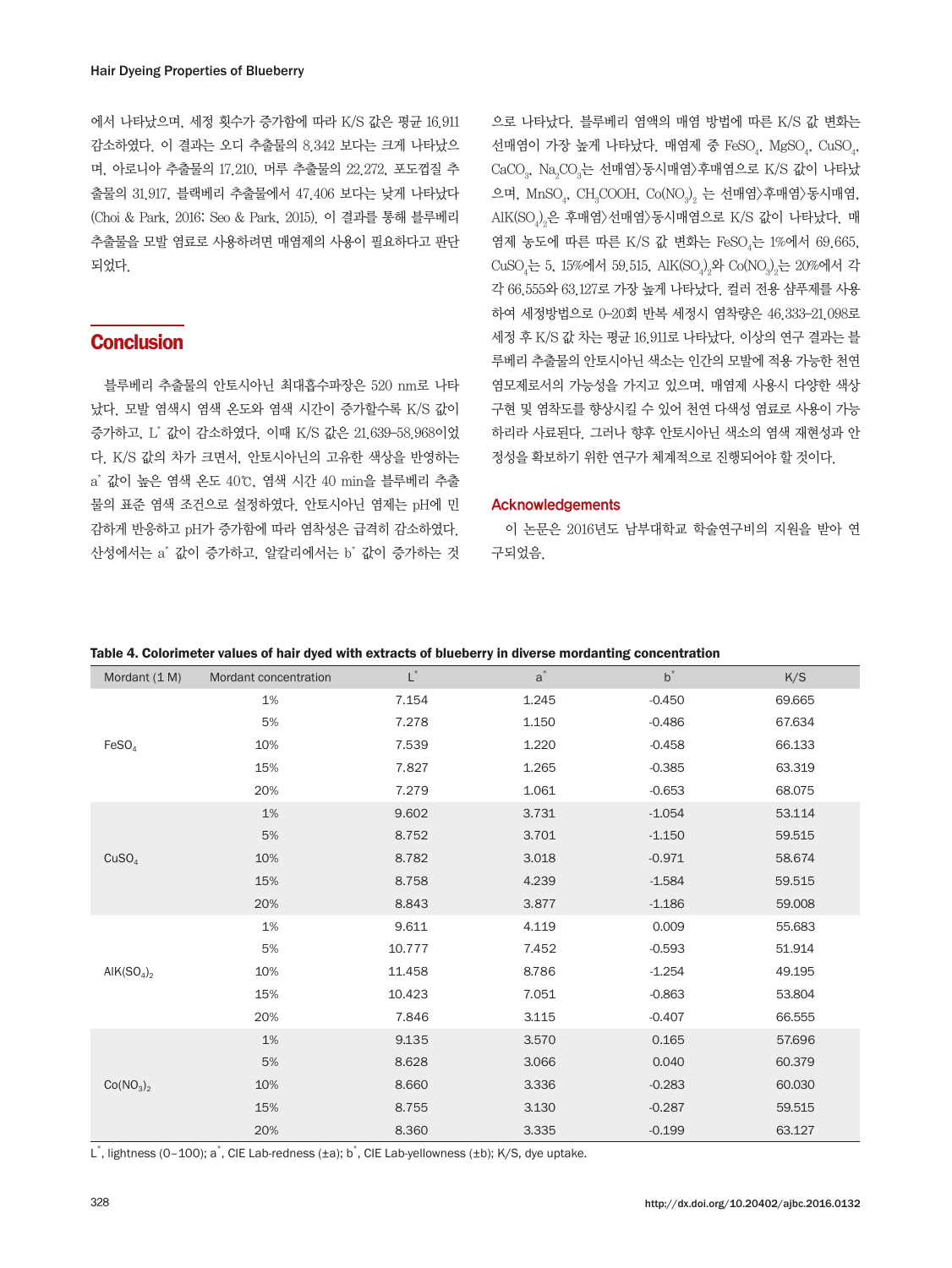# **References**

- Ali S, Hussain T, Nawaz R. Optimization of alkaline extraction of natural dye from henna leaves and its dyeing on cotton by exhaust method. Journal of Cleaner Production, 17: 61-66. 2009.
- Chae HO, Na HY, Na MS. Mechanical characteristics of hair by processing temperature and time on treated coloring hair. Journal of the Korean Society of Cosmetology, 16: 327-332, 2010.
- Choi MH, Shin HJ. Anti-oxidative and anti-melnogenesis effects of buleberry extract. Asian Journal of Beauty and Cosmetology, 13: 261-266, 2015.
- Choi YY, Park CH. Hair dyeing properties using extracts of wild grape (Vitis coignetiae). Asian Journal of Beauty and Cosmetology, 14: 329-338, 2016.
- Jang AS, Park CH. A study on the hair dyeing and colorfastness using extracts of mulberry. Asian Journal of Beauty and Cosmetology, 13: 237-242, 2015.
- Jang M, Cai L, Udeani GO, Slowing KV, Thomas CF, Beecher CW, Fong HH, Farnsworth NR, Kinghorn AD, Mehta RG, et al. Cancer chemopreventive activity of resveratrol, a natural product derived from grapes. Science, 275: 218-220, 1997.
- Jeon AR, Kim SY, Choi HJ, Na MS. Human hair dyed and colorfastness of hot water extract from gallnut. Journal of the Korean Society of Cosmetology, 17: 87-93, 2011.
- Jeong CH, Choi SG, Heo HJ. Analysis of nutritional compositions and antioxidative activities of Korean commercial blueberry and raspberry. Journal of the Korean Society of Food Science and Nutrition, 37: 1375-1381, 2008.
- Jung J, Park J, Kim T. Coloration of cotton fabrics with tannins of persimmon extracts by heating process. Textile Coloration and Finishing, 20: 25-30, 2008.
- Kim JY, Park CH. Hair dyeing properties using extracts of Aronia melancocarpa. Asian Journal of Beauty and Cosmetology, 12: 663-668, 2014.
- Kim SY, Ko KO, Lee YS, Kim HS, Kim YH. Extraction efficiency and stability of anthocyanin pigments in black soybean seed coat. Korean Journal of Crop Science, 53: 84-88, 2008.
- Lee GY, Chang BS. Ultrstructural changes of hair cuticle layer treated with permanent dye. Journal of Investigative Cosmetology, 7: 267-271, 2011.
- Lee JR, Park CH. Natural hair dyeing using a black soybean seed coat. Journal of Investigative Cosmetology, 8: 127-134,

2012.

- Lee JS, Son JY, Eo SH. A study on toxic heavy metal by analysis of alopeciec hair. Journal of the Korean Society of Cosmetology, 14: 857-865, 2008.
- Lee SN, Kang KJ. The effect of blueberry on ROS accumulation and cell death in human normal breast epithelial (MCF10A) and breast cancer (MCF7) cells. The Korean Journal of Food and Nutrition, 21: 416-424, 2008.
- Lim HJ, Lee HJ, Lim MH. Antioxidant activity of acaiberry, blueberry, corni, and mulberry. Asian Journal of Beauty and Cosmetology, 13: 445-452, 2015.
- Martineau LC, Couture A, Spoor D, Benhaddou-Andaloussi A, Harris C, Meddah B, Leduc C, Burt A, Vuong T, Mai Le P, et al. Anti-diabetic properties of the Canadian lowbush blueberry Vaccinium angustifolium Ait. Phytomedicine, 13: 612-623, 2006.
- Park AY, Song WS, Kim IY. Effect of tannin mordanting on gromwell-dyed silk fabric. Textile Coloration and Finishing, 20: 51-62, 2008.
- Seo ES, Ryu GC. An effect of visual acuity protection by natural pigment (anthocyanine) extracted from fermented purple sweet potato. Journal of Korean Ophthalmic Optics Society, 17: 395-401, 2012.
- Seo JC, Park CH. A study on the hair dyeing properties by using extracts of grape skin. Asian Journal of Beauty and Cosmetology, 13: 689-694, 2015.
- Shin HN, Park CH. A study on the hair dyeing properties by using extracts of Rubus fruticosus. Journal of the Korean Society of Cosmetology, 20: 30-35, 2014.
- Song DB. Trace metal contents in human hair of Korean. Journal of Preventive Medicine and Public Health, 12: 79-87, 1979.
- Song HN, Park MS, Youn HS, Park SJ, Hogstrand C. Nutritional compositions and antioxidative activities of two blueberry varieties cultivated in South Korea. Korean Journal of Food Preservation, 21: 790-798, 2014.
- Song KH, Kim BH, Choi YS, Byun SY. Study on natural dyeing using the Elm-bark. The Journal of Natural Sciences, 11: 143-150, 1999.
- Su MS, Chien PJ. Antioxidant activity, anthocyanins, and phenolics of rabbiteye blueberry (Vaccinium ashei) fluid products as affected by fermentation. Food Chemistry, 104: 182-187, 2007.
- Westwood MN. Temperate-zone pomology: physiology and culture. Timber Press, Portland, pp100-101, 1993.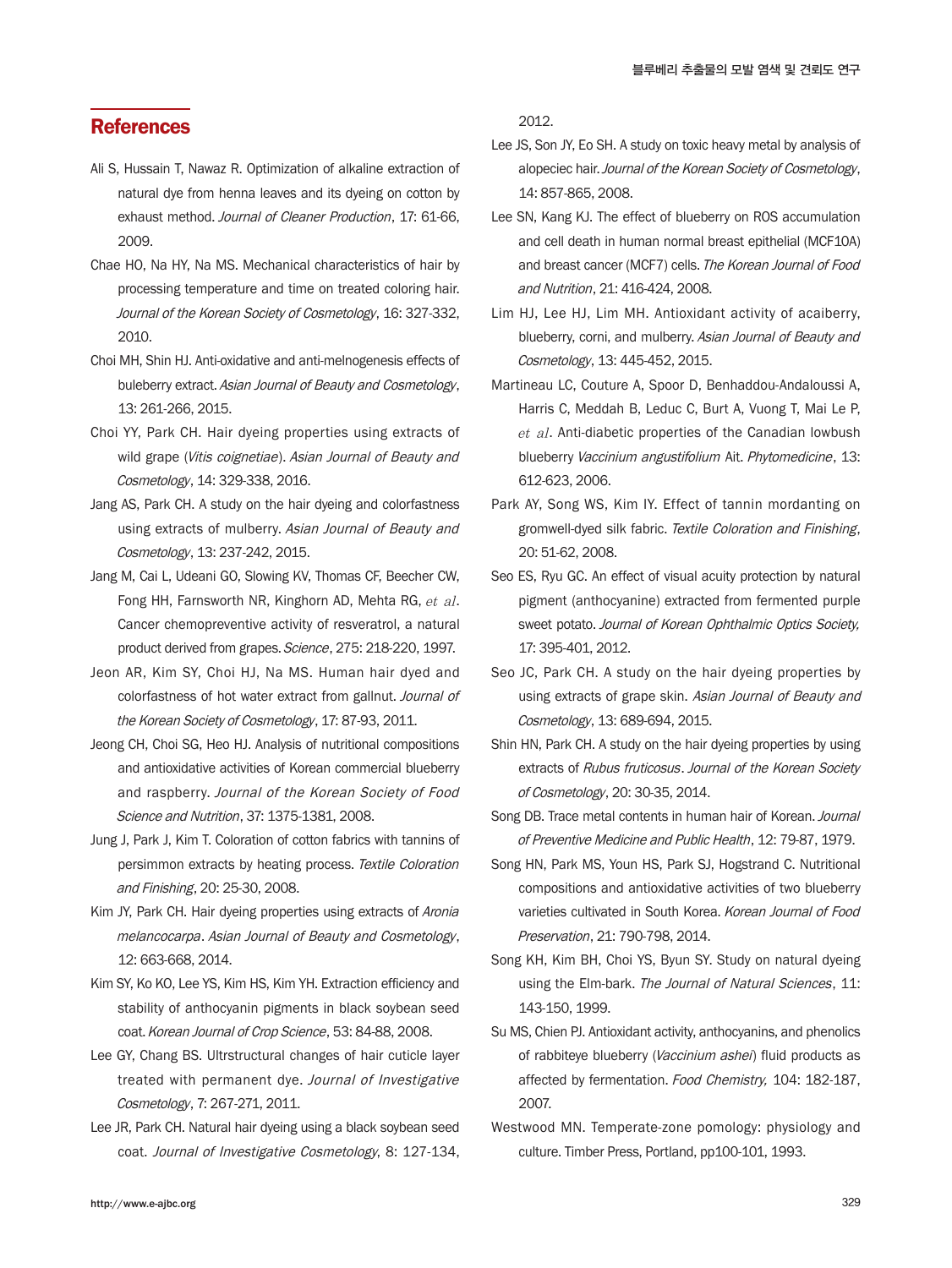### 국문초록

# 블루베리 추출물의 모발 염색 및 견뢰도 연구

서은성, 박철호\* 남부대학교 향장미용학과, 광주, 한국

목적: 본 연구는 블루베리 추출물의 안토시아닌 색소를 이용한 모발의 천연 염색 가능성을 알아보고자 하였다. 방법: 블루 베리 추출물의 안토시아닌 최대흡수파장에서 염색 온도, 염색 시간 및 pH를 변화시켜가며 염착도와 색 변화를 관찰하였으 며, 몇 가지 매염제를 사용하여 매염 방법 및 매염제 농도에 따른 매염 효과와 세정 견뢰도를 관찰하였다. **결과:** 블루베리 추출물의 안토시아닌 최대흡수파장은 520 nm로 나타났다. 모발 염색시 염색 온도와 염색 시간이 증가할수록 염착도(K/S) 가 증가하고, 명도(L\* )가 감소하였다. 이때 염착도는 21.639–58.968였다. 염착도 차가 크면서, 안토시아닌의 고유한 색상 을 반영하는 적색도(a\* )가 큰 염색 온도 40℃, 염색 시간 40 min을 블루베리 추출물의 표준 염색 조건으로 설정하였다. 안 토시아닌 염제가 pH에 특히 민감하게 반응하고 대부분 pH가 증가함에 따라 염착성은 급격히 감소하였다. 산성에서는 적 색도가 증가하고, 알칼리에서는 황색도(b\*)가 증가하는 것으로 나타났다. 모발 염색시 매염 방법(선매염, 동시매염, 후매 염)에 따른 염착량 변화는, 매염제 중 FeSO<sub>4</sub>, MgSO<sub>4</sub>, MnSO<sub>4</sub>, CuSO<sub>4</sub>, CH<sub>3</sub>COOH, Co(NO<sub>3</sub>)<sub>2</sub>, CaCO<sub>3</sub>, Na<sub>2</sub>CO<sub>3</sub>는 선매 염, AlK(SO $_{4}$ )은 후매염이 효과적으로 나타났다. 매염제 농도에 따른 염착도 변화는 FeSO $_{4}$ 는 1%에서 69.665, CuSO $_{4}$ 는 5, 15%에서 59.515, AlK(SO $_{\eta}$ ) $_{2}$ 와 Co(NO $_{3}$ ) $_{2}$ 는 20%에서 각각 66.555와 63.127로 가장 높게 나타났다. 컬러 전용 샴푸제 를 사용하여 0-20회 반복 세정시 염착량은 46.333-21.098로 세정 후 염착량 차는 평균 16.911로 나타났다. 결론: 이상 의 연구 결과를 통해 블루베리 추출물의 안토시아닌 색소는 인간의 모발에 적용 가능한 천연 다색성 염료로 사용이 가능하 리라 사료된다.

핵심어: 블루베리, 염색, 안토시아닌, 매염제, 세정 견뢰도

이 논문은 2016년도 남부대학교 학술연구비의 지원을 받아 연구되었음.

#### 참고문헌

- 김선영, 고광오, 이영상, 김희선, 김용호. 검정콩 종피 안토시아닌의 적정 추출 효율 및 안정성. 한국작물학회지, 53: 84- 88, 2008.
- 김주영, 박철호. 아로니아(Aronia melancocarpa) 추출물을 이용한 모발의 염색 특성. 아시안뷰티화장품학술지, 12: 663- 668, 2014.
- 박아영, 송화순, 김인영. 견직물의 자초 염색 시 합성탄닌의 매염 효과. 한국염색가공학회지, 20: 51-62, 2008.
- 서은선, 유근창. 발효 자색고구마 추출 천연색소(anthocyanine)에 의한 시력보호 효과. *한국안광학회지*, 17: 395-401, 2012.
- 서종철, 박철호. 포도껍질 추출물을 이용한 모발의 염색 특성. 아시안뷰티화장품학술지, 13: 689-694, 2015.
- 송경현, 김병희, 최유석, 변순영. 느릅나무 껍질에 의한 천연염색에 관한 연구. 자연과학논문집, 11: 143-150, 1999.
- 송동빈. 한국인(韓國人) 모발중(毛髮中)의 미량중금속(微量重金屬) 함량(含量)에 관(關)한 연구(硏究): 일부(一部) 대도시(大都 市)와 농촌(農村)을 중심(中心)으로. 예방의학회지, 12: 79-87, 1979.
- 송효남, 박명수, 윤호식, 박성진, 호그스트랜드 크리스터. 국내산 두 품종 블루베리의 영양성분 및 항산화 활성 비교. 한국식품 저장유통학회지, 21: 790-798, 2014.
- 신화남, 박철호. 블랙베리(Rubus fruticosus) 추출물을 이용한 모발의 염색특성. 한국미용학회지, 20: 30-35, 2014. 이귀영, 장병수. 영구염색제로 처리한 모발 큐티클층의 미세구조적인 변화. 대한미용학회지, 7: 267-271, 2011.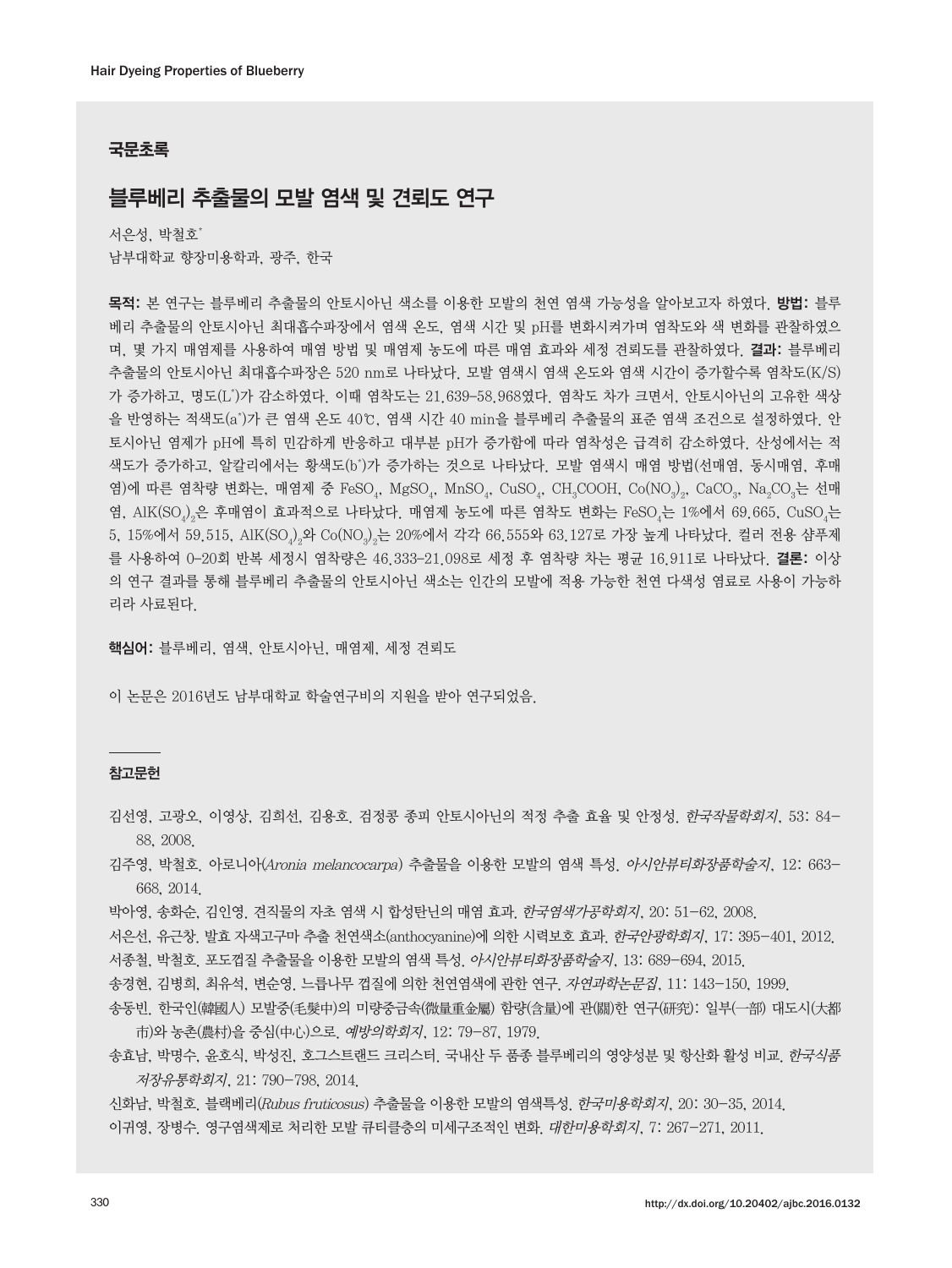이세나, 강금지. 블루베리가 정상유선세포와 유방암세포의 ROS 축적과 세포사멸에 미치는 영향. 한국식품영양학회지, 21: 416-424, 2008.

이재숙, 손지연, 어숙희. 탈모인의 모발분석을 통한 연령별 중금속 오염도 비교. 한국미용학회지, 14: 857-865, 2008. 이정례, 박철호. 검정콩 종피를 이용한 모발의 천연염색. 대한미용학회지, 8: 127-134, 2012.

임현지, 이해진, 임미혜. 아사이베리, 블루베리, 산수유, 오디 에탄올 추출물의 항산화 활성도 비교 분석. 아시안뷰티화장품학 술지, 13: 445-452, 2015.

장애선, 박철호. 오디(Mulberry) 추출물의 모발 염색 및 견뢰도 연구. 아시안뷰티화장품학술지, 13: 237-242, 2015.

전아름, 김수영, 최희진, 나명석. 오배자(Gallnut) 열수 추출물의 모발염색 및 염색견뢰도. 한국미용학회지, 17: 87-93, 2011.

정종석, 박지선, 김태경. 감 탄닌 추출물의 열 발색공정에 의한 면직물 염색. 한국염색가공학회지, 20: 25-30, 2008.

정창호, 최성길, 허호진. 국내 시판 블루베리와 라즈베리의 영양성분 분석 및 항산화 활성. 한국식품영양과학회지, 37: 1375- 1381, 2008.

채희옥, 나해윤, 나명석, 염색시술시 온도와 방치시간에 따른 모발의 역학적 특성, *한국미용학회지*, 16: 327-332, 2010. 최문희, 신현재, 국산 블루베리 착즙액의 항산화 활성 및 멜라닌생성 저해효과. *아시안뷰티화장품학술지*, 13: 261-266, 2015. 최윤영, 박철호. 머루(Vitis coignetiae) 추출물을 이용한 모발 염색 특성. 아시안뷰티화장품학술지, 14: 329-338, 2016.